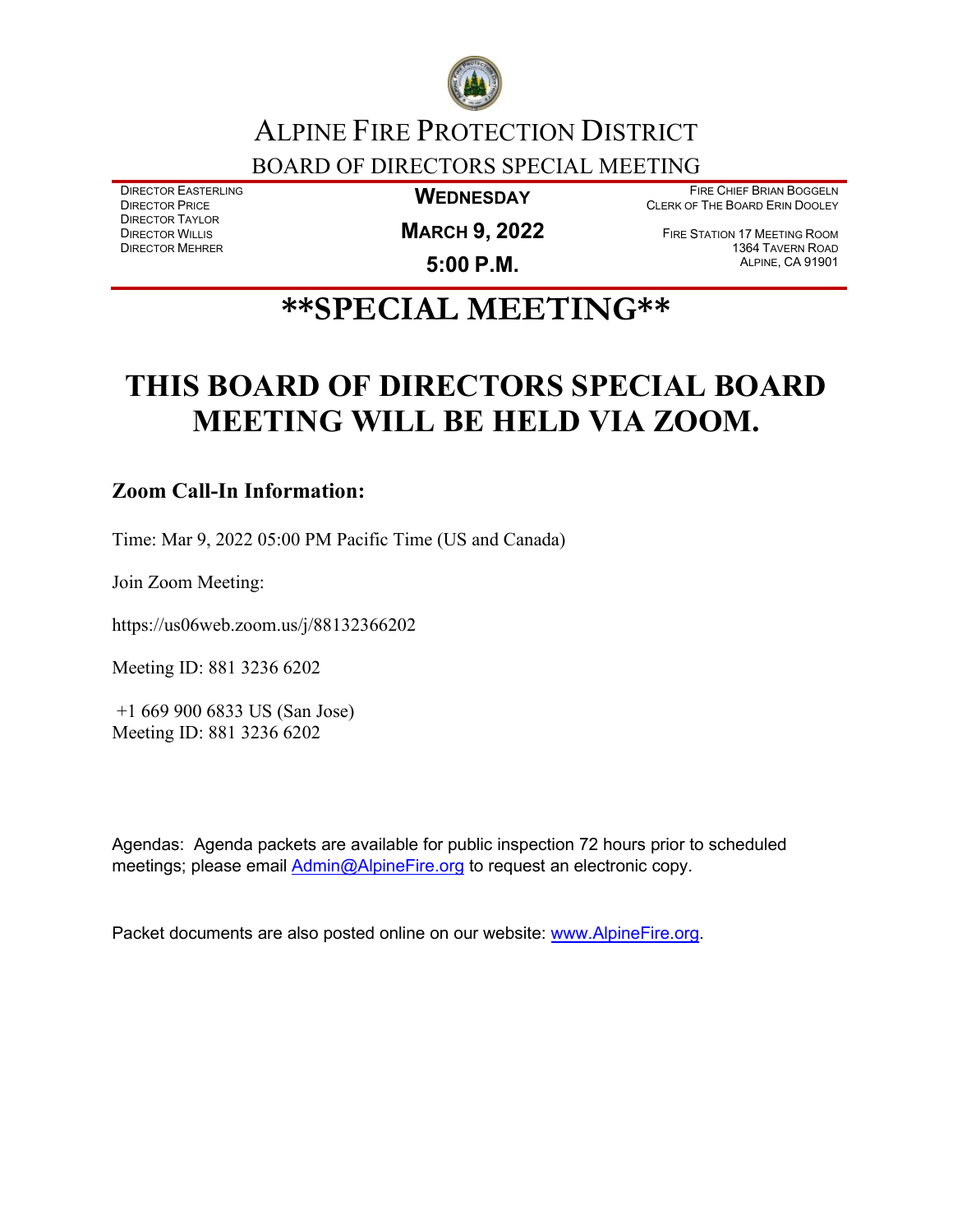

## ALPINE FIRE PROTECTION DISTRICT

### BOARD OF DIRECTORS SPECIAL MEETING

DIRECTOR EASTERLING DIRECTOR PRICE DIRECTOR TAYLOR DIRECTOR WILLIS DIRECTOR MEHRER

#### **WEDNESDAY**

FIRE CHIEF BRIAN BOGGELN CLERK OF THE BOARD ERIN DOOLEY

### **MARCH 9, 2022 5:00 P.M.**

FIRE STATION 17 MEETING ROOM 1364 TAVERN ROAD ALPINE, CA 91901

*DISABLED ACCESS TO MEETING: A request for disability-related modification or accommodation, including auxiliary aids or services, may be made by a person with a disability who requires a modification or accommodation in order to participate in the public meeting. Any such request must be made to the Clerk of the Board at 619-445-2635 at least 24-hours before the meeting.*

*WRITINGS DISTRIBUTED TO THE BOARD: Pursuant to Government Code 54957.5, written materials distributed to the Board of Directors in connection with this agenda will be available to the public at the Alpine Fire Protection District Administration Office located at 1364 Tavern Road, Alpine, CA 91901. In addition, supporting documentation (including attachments referenced in the agenda) is available for viewing on the Alpine Fire Protection District website – www.alpinefire.org*

#### **1) CALL TO ORDER AND DETERMINATION OF A QUORUM**

#### **2) APPROVAL OF AGENDA**

#### **3) PUBLIC COMMENT AND DISCUSSION**

*Members of the public may address the Board during public comment on a particular agenda item, or if they wish to make a general comment on a matter within the subject matter jurisdiction of the District. The President of the Board will call on the member of the public at the appropriate time and allow the member of the public to provide live comment. On their own initiative or in response to questions posed by the public, board members may ask a question for clarification; provide reference to staff or other resources for factual information or request staff to report back to the Board at a subsequent meeting. A member of the Board may take action to direct staff to place a matter of business on a future agenda. The District limits each speaker to 3 minutes per subject or topic.*

- *1. Attending Remotely: Typing their name in the "Chat" box in Zoom and indicate the agenda item, or if they wish to make a general comment on a matter within the subject matter jurisdiction of the District.*
- *2. Attending in Person: Submitting a speaker slip to the Clerk of the Board.*

#### **4) CLOSED SESSION**

#### **4.1 - Conference with Labor Negotiators (§54957.6)**

Agency Designated Representatives: Taylor, Price, Boggeln Unrepresented Employee: Administrative Director

#### **5) ADJOURNEMENT**

#### *NOTIFICATION OF NEXT REGULAR BOARD MEETING*

**Next regular meeting will be held:** March 15, 2022 at 5:00 p.m. Alpine Fire Station 17 (meeting room) 1364 Tavern Road, Alpine CA 91901